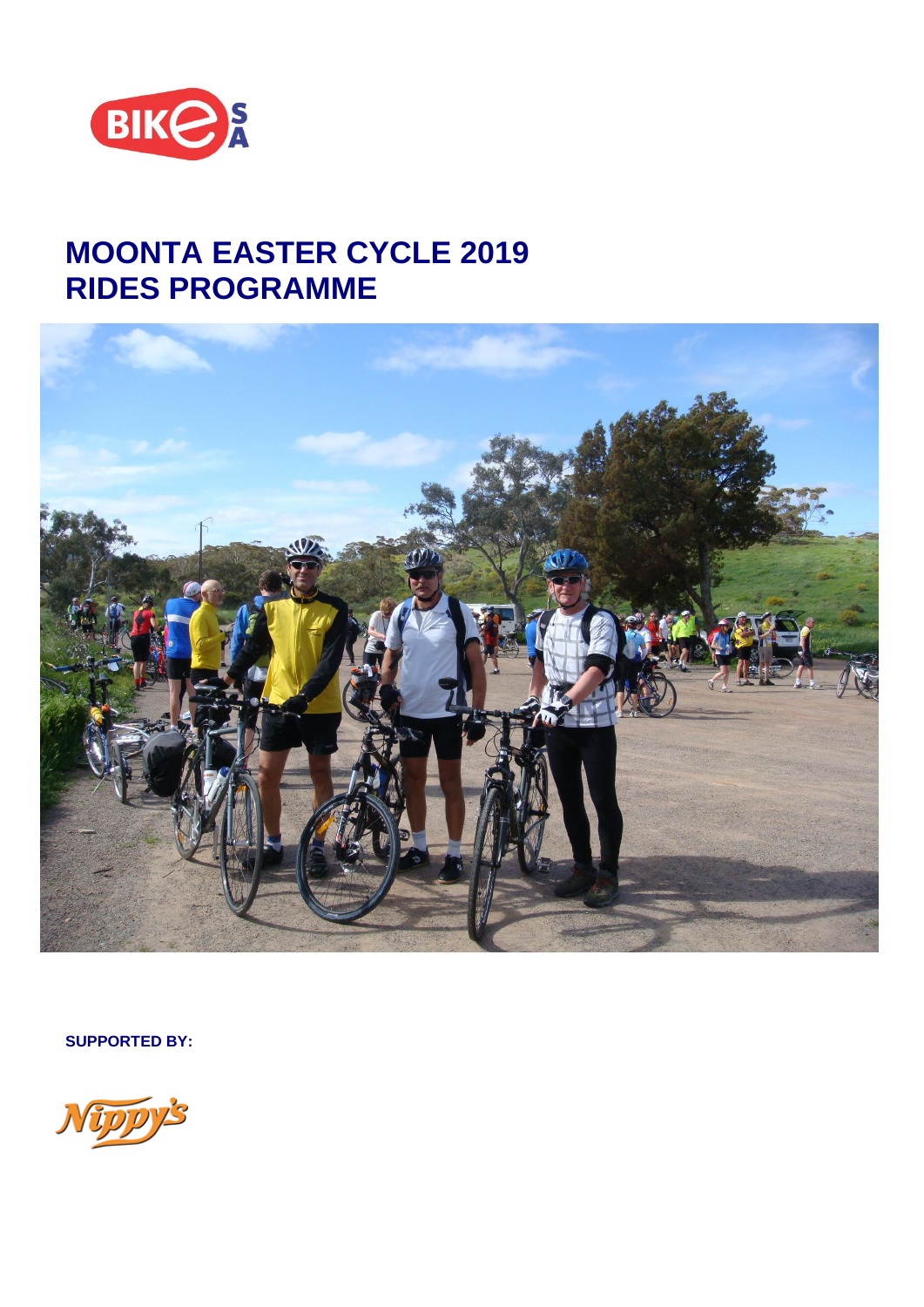# **FRIDAY 19 APRIL 2019**

| 09.00am            |                | Registration and welcome                                                                                                                                                      |
|--------------------|----------------|-------------------------------------------------------------------------------------------------------------------------------------------------------------------------------|
| 12.00md            |                | <b>Lunch</b> (Salad rolls and fruit provided)                                                                                                                                 |
| 1.00pm             | 1              | Self guided tour of Moonta – 15km A (bitumen)                                                                                                                                 |
| 1.30 <sub>pm</sub> | $\overline{2}$ | Heritage Trail ride of Moonta – 16km A (bitumen)                                                                                                                              |
| 2.00pm             | 3              | Moonta, Port Hughes, then return via coastal bike path to Moonta Bay and return –<br>16km (bitumen/unsealed bike path)                                                        |
| 2.30pm             | 4              | Moonta to Wallaroo and return - 32km B approx (bitumen)                                                                                                                       |
| 5.30pm             |                | <b>Evening meal</b> - families with young children are especially invited to dine first.<br>Bar facilities available Saturday and Sunday – No BYO within the clubrooms please |
| 7.00pm             |                | Welcome                                                                                                                                                                       |
| 8.30pm             |                | Supper - Hot cross buns                                                                                                                                                       |

### **Rides Classification (a guide to the riding terrain):**

|  | Flat |  | Undulating |  | Hilly and steep |  | Challenge |
|--|------|--|------------|--|-----------------|--|-----------|
|--|------|--|------------|--|-----------------|--|-----------|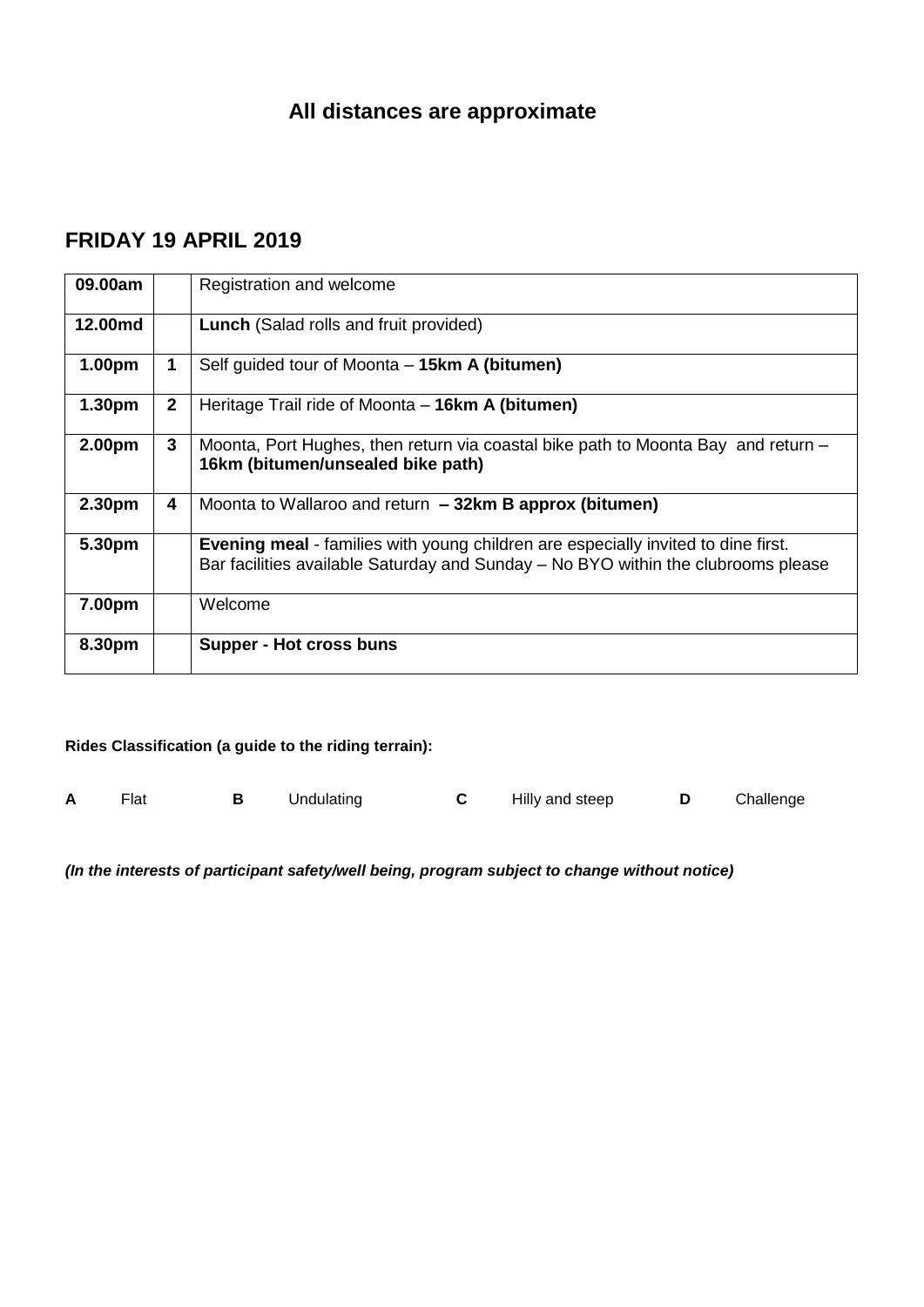# **SATURDAY 20 APRIL 2019**

| 7.00am<br>to |                 | <b>Breakfast</b>                                                                                                                                                                     |
|--------------|-----------------|--------------------------------------------------------------------------------------------------------------------------------------------------------------------------------------|
| 9.00am       |                 |                                                                                                                                                                                      |
| 8.00am       | $5\phantom{.0}$ | Moonta to Ardrossan via Agery and Arthurton and return - 106km B (bitumen)                                                                                                           |
| 8.30am       | 6               | Moonta to Kadina via Ninnes and Bute and return - 101km B (bitumen)                                                                                                                  |
| 8.45am       | $\overline{7}$  | Moonta to Balgowan, along coast to Cape Elizabeth and return. Fantastic<br>Coastline. A challenge for the 'fat tyre' lovers - 60km B-D (unsealed<br>roads/tracks/some sandy terrain) |
| 9.30am       | 8               | Moonta and the Copper Coast - Kadina, Wallaroo and return - 43km A-B<br>(bitumen)                                                                                                    |
| 10.00am      | 9               | Moonta to Agery, (Agery/Moonta Rd) via Green Plains and return on the<br>Moonta/Wallaroo Rd - 60km B (bitumen/unsealed)                                                              |
| 10.30am      | 10              | Moonta Mine Loop and Gelato surprise! - 18 km B (bitumen/unsealed)<br>(Relax at the Coffee Barn and be tempted by their superb pancakes)                                             |
| 11.00am      | 11              | Moonta to Wallaroo – a visit to the Heritage & Nautical Museum - and return<br>32km A-B (bitumen)                                                                                    |
| 1.30pm       | 12              | Moonta Bay, Pt Hughes and return - 12km A-B (bitumen)                                                                                                                                |
| 2.00pm       | 13              | Pt Hughes and return via bike path and Moonta Bay $-$ 16km A -B<br>(bitumen/unsealed bike path)                                                                                      |
| 5.30pm       |                 | Evening meal - families with young children are especially invited to dine first.<br>(Please have your meal tickets ready)                                                           |
| 7.30pm       |                 | Free evening!!                                                                                                                                                                       |

#### **Rides Classification (a guide to the riding terrain):**

| $\mathsf{A}$ | Flat |  | Undulating |  | Hilly and steep |  | Challenge |
|--------------|------|--|------------|--|-----------------|--|-----------|
|--------------|------|--|------------|--|-----------------|--|-----------|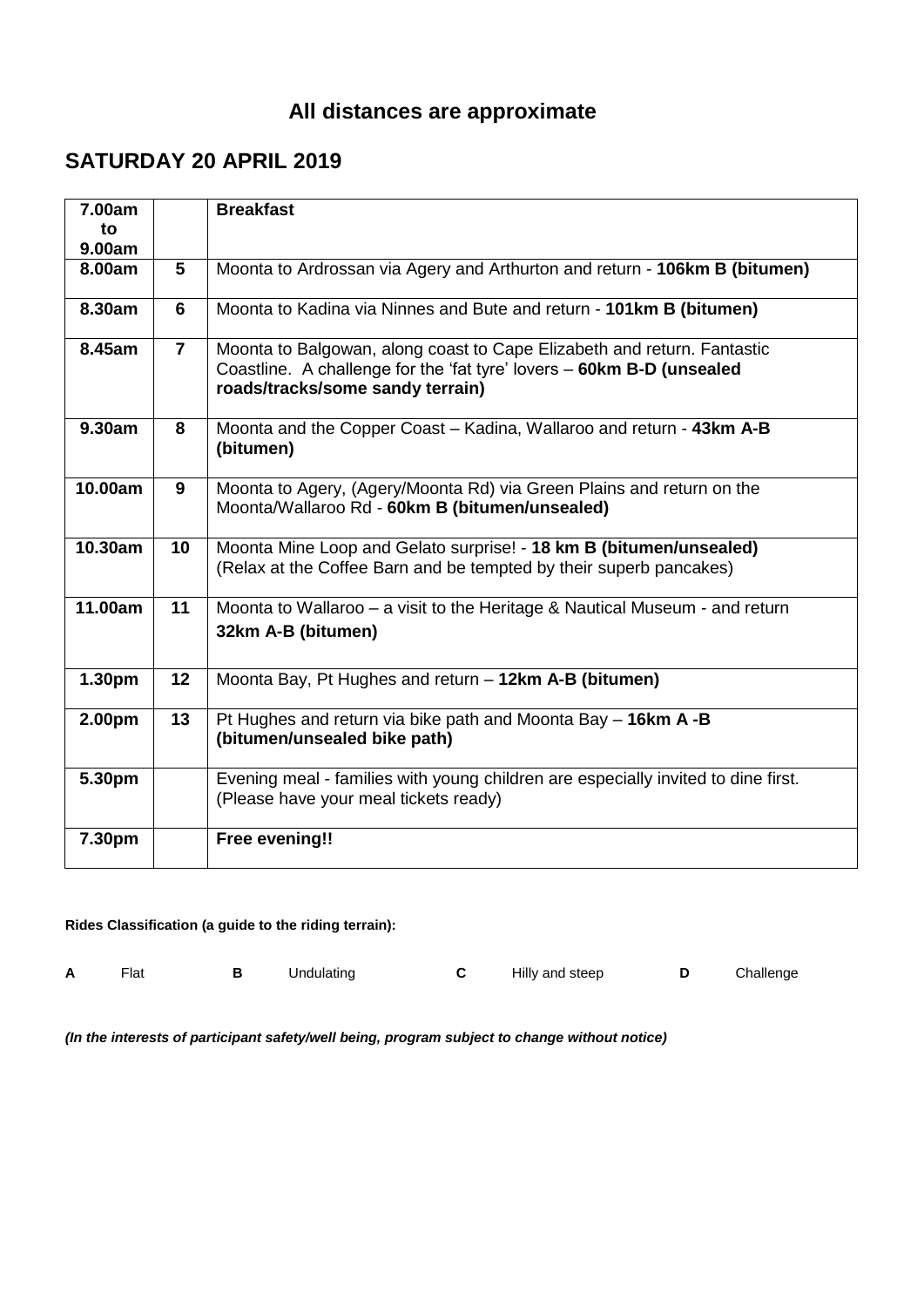### **SUNDAY 21 APRIL 2019**

| 7.30am to<br>9.00am |    | <b>Breakfast</b>                                                                                                                                                                                                                                                                                                                                      |
|---------------------|----|-------------------------------------------------------------------------------------------------------------------------------------------------------------------------------------------------------------------------------------------------------------------------------------------------------------------------------------------------------|
| 8.00am              | 14 | Moonta to Port Broughton via Wallaroo and Alford, return via Bute and Kadina, with<br>lunch in Port Broughton (for those who really want to stretch spin those pedals)<br>150km B (bitumen)                                                                                                                                                           |
| 8.15am              | 15 | Moonta to Ardrossan via Agery and Arthurton - 106km B (bitumen)                                                                                                                                                                                                                                                                                       |
| 8.30am              | 16 | Children's Easter Egg Hunt - Ride to a secret location and hunt for those Easter<br>eggs that have been well hidden by the Easter Egg Team<br>5km A (bitumen and paths)                                                                                                                                                                               |
| 8.30am              | 17 | Moonta to Balgowan and return - 100km A-B (bitumen)                                                                                                                                                                                                                                                                                                   |
| 9.00am              | 18 | Moonta to Wallaroo, Point Riley, Tickerra, along the coast and return. (Point Riley<br>to Tickerra - unsealed roads) 60km A-B (30km bitumen/30km unsealed)                                                                                                                                                                                            |
| 9.30am              | 19 | Moonta, Agery, turn left ride 14km then turn left back to Moonta - 45km A-B<br>(bitumen)                                                                                                                                                                                                                                                              |
| 10.00am             | 20 | Moonta to Wallaroo – a visit to the Heritage & Nautical Museum - and return -<br>32km A-B (bitumen)                                                                                                                                                                                                                                                   |
| 10.30 am            | 21 | Moonta to Wallaroo, via Kadina, Alford and return - 55km B (bitumen)                                                                                                                                                                                                                                                                                  |
| 11.00am             | 22 | Moonta Mine Loop and gelato surprise! - 18km B (bitumen/unsealed)<br>(Relax over a coffee and delicious handmade truffles or maybe gelato cake)                                                                                                                                                                                                       |
| 1.00pm              | 23 | Moonta Bay and return on bike path - 8km A (bitumen/unsealed paths)                                                                                                                                                                                                                                                                                   |
| 1.30pm              | 24 | Heritage Trail ride of Moonta -16km A (bitumen)                                                                                                                                                                                                                                                                                                       |
| 2.00pm              | 25 | Moonta Bay, Port Hughes and return - 12km A (bitumen)                                                                                                                                                                                                                                                                                                 |
| 5.30pm              |    | Evening meal - families with young children are especially invited to dine first.<br>(Please have your meal tickets ready)                                                                                                                                                                                                                            |
| 8.30pm              | 26 | <b>Family Night Ride – Come and join the bright twinkling bicycle snake as we ride</b><br>around the town. Lights are essential and must be firmly fixed to bicycles.<br>Prize for the brightest glow in the dark. In the interests of safety, ride 2<br>abreast only if safe to do so and please comply with the road rules, even at<br>night. 8km A |

**Rides Classification (a guide to the riding terrain):**

|  | Flat |  | Undulating |  | Hilly and steep |  | Challenge |
|--|------|--|------------|--|-----------------|--|-----------|
|--|------|--|------------|--|-----------------|--|-----------|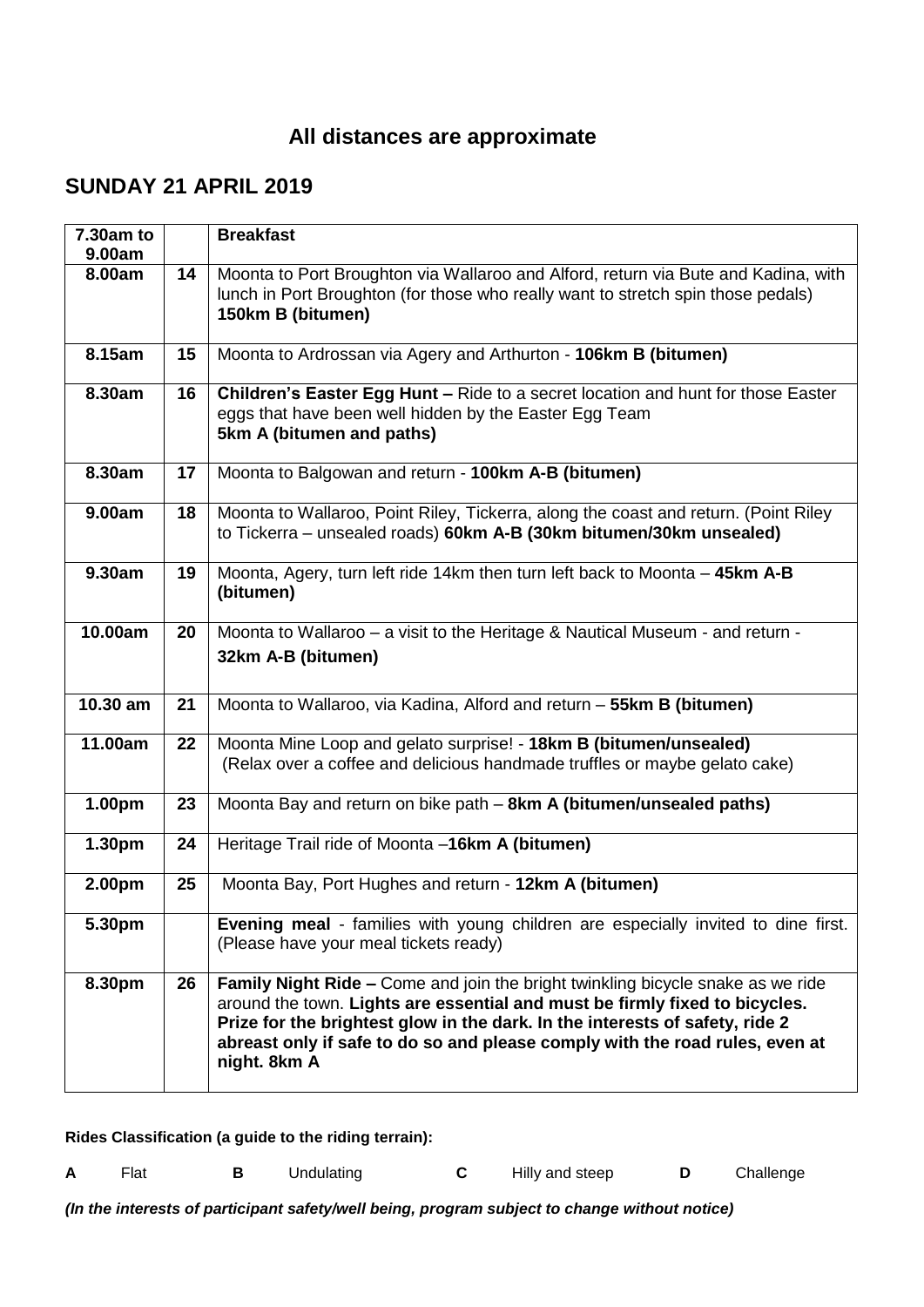## **MONDAY 22 APRIL 2019**

| 07.00am<br>to<br>09.00am |    | <b>Breakfast</b>                                                                                      |
|--------------------------|----|-------------------------------------------------------------------------------------------------------|
| 8.30am                   | 27 | Moonta to Agery, via Green Plains and return - 60km B (bitumen/unsealed)                              |
| 9.00am                   | 28 | Moonta, Kadina, Wallaroo and return - 43km A-B (bitumen)                                              |
| 10.00am                  | 29 | Moonta, Pt Hughes and return via bike path and Moonta Bay – 16km A -B<br>(bitumen/unsealed bike path) |
| 10.30am                  | 30 | Moonta to Wallaroo and return - 32km A-B (bitumen)                                                    |
| 12.30pm                  |    | <b>Conclusion of Easter Cycle</b>                                                                     |

| Rides Classification (a guide to the riding terrain): |      |   |            |    |                 |   |           |
|-------------------------------------------------------|------|---|------------|----|-----------------|---|-----------|
|                                                       | Flat | В | Undulating | C. | Hilly and steep | D | Challenge |